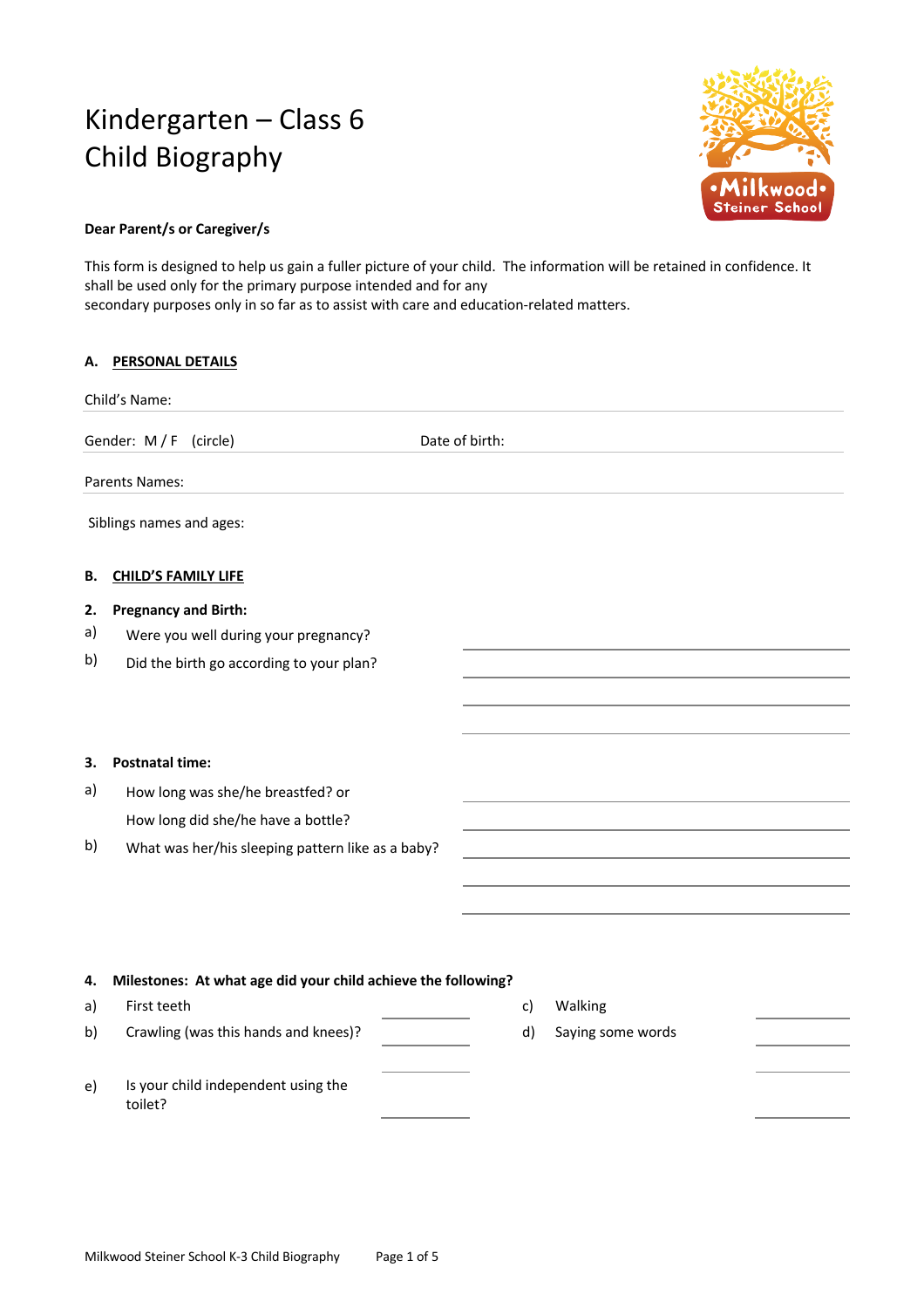## **C. CHILD'S FAMILY LIFE**

5. What recreational activities does the family enjoy together?

6. Does your family observe any cultural or spiritual practices that we should be aware of?

7. Have there been challenging situations/experiences the family has had, which have affected your child? (eg house moves, separations, bereavements, new baby, accidents etc.)

#### **8. Bedtime:**

a) What time is usual for bedtime?

| b) | Does your child | а. | sleep in their own bed?                          |  |
|----|-----------------|----|--------------------------------------------------|--|
|    |                 | b. | fall asleep easily?                              |  |
|    |                 | c. | does your child sleep soundly through the night? |  |
|    |                 | d. | does your child wear a night nappy?              |  |
|    |                 | е. | wake to use the toilet during the night?         |  |
|    |                 |    | Wet the bed?                                     |  |
|    |                 |    |                                                  |  |

## **9. Mealtimes:**

- a) When does the family usually eat together?
- b) Does your child have any food allergies/intolerances?
- c) Is your child on a restricted diet? If the answer is yes, could you supply further information about this?

### **10. Health and Wellbeing:**

a) Describe your child's general health and wellbeing: (Any reoccurring illnesses, regular medical treatment or medication)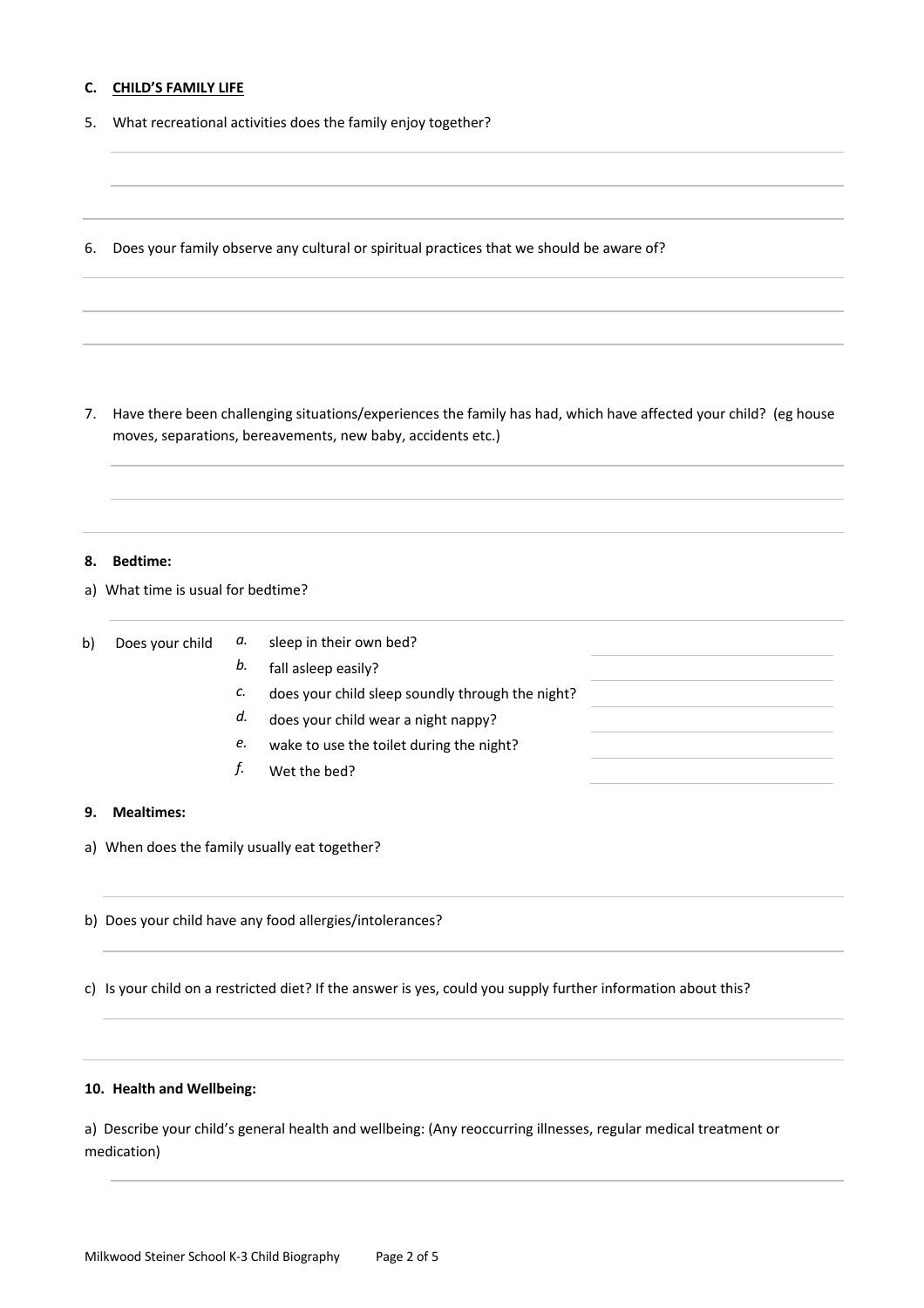b) Has you child been admitted to hospital? If yes, what were the circumstances?

c) Have you needed to seek advice or treatment from a paediatrician, or child psychologist? If yes, what was the nature of the concerns?

d) If your child has been ill and still shows signs of illness such as a runny nose and a cough but after 24 hours is keen to return to school and seems full of energy would you send them to school?

e) When playing with children of the same age, how would you describe his/her most common role? Eg.. As a leader? Follower? Passive? Assertive?

f) How would you describe your child's behaviour at home, most of the time?

g) How do you manage oppositional behaviour from your child? What strategies do you use? Eg. Food refusal, bedtime avoidance, clothing refusal

h) Does your child separate from you comfortably when left in the care of others?

#### **11. Technology:**

*Information regarding the effects of media on the young child has been provided in the Parent Handbook. With this in mind, we will discuss this further at the interview.*

a) What do you think about the value of electronic programs, games and devices?

b) Does your child watch TV/DVD's at home?

c) Under what circumstances would your child watch a DVD, TV show or go to the cinema?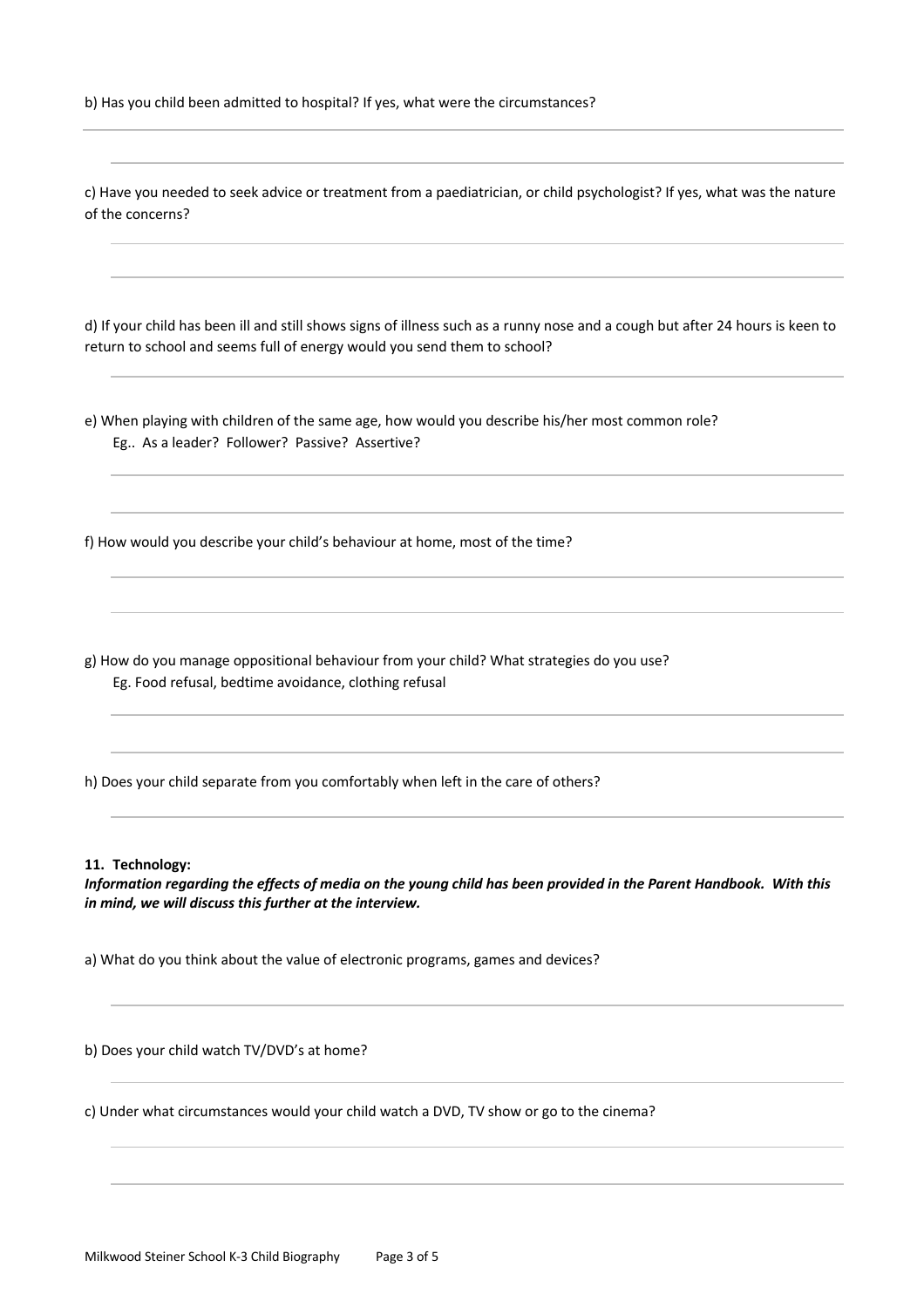- How often: daily/weekends and for how long?
- What are the limits you put in place with regard to TV watching?

d) Does your child use a computer, iPad, iPod, mobile phone or play games using any electronic media technology?

- How often: daily/weekends and for how long?
- What are the limits you put in place with the use of electronic media?

#### **12. Play:**

a) How would you describe your child's ability to concentrate on a particular activity? Please give an example of an activity they enjoy and for how long they might be absorbed in this?

b) What other activities offer the most interest and enjoyment for your child?

c) What sort of toys does your child have at home?

d) Does your child attend any after-school activities?

## **13. Care:**

a) Is your child regularly in the care of another person? In another home? Has your child attended a Family Day Care home? Do you have in-home care?

b) Has your child attended a childcare centre or preschool? If so, please provide details of where? year? days/week?

c) Has your child had any form of Early Intervention support while attending preschool or childcare?